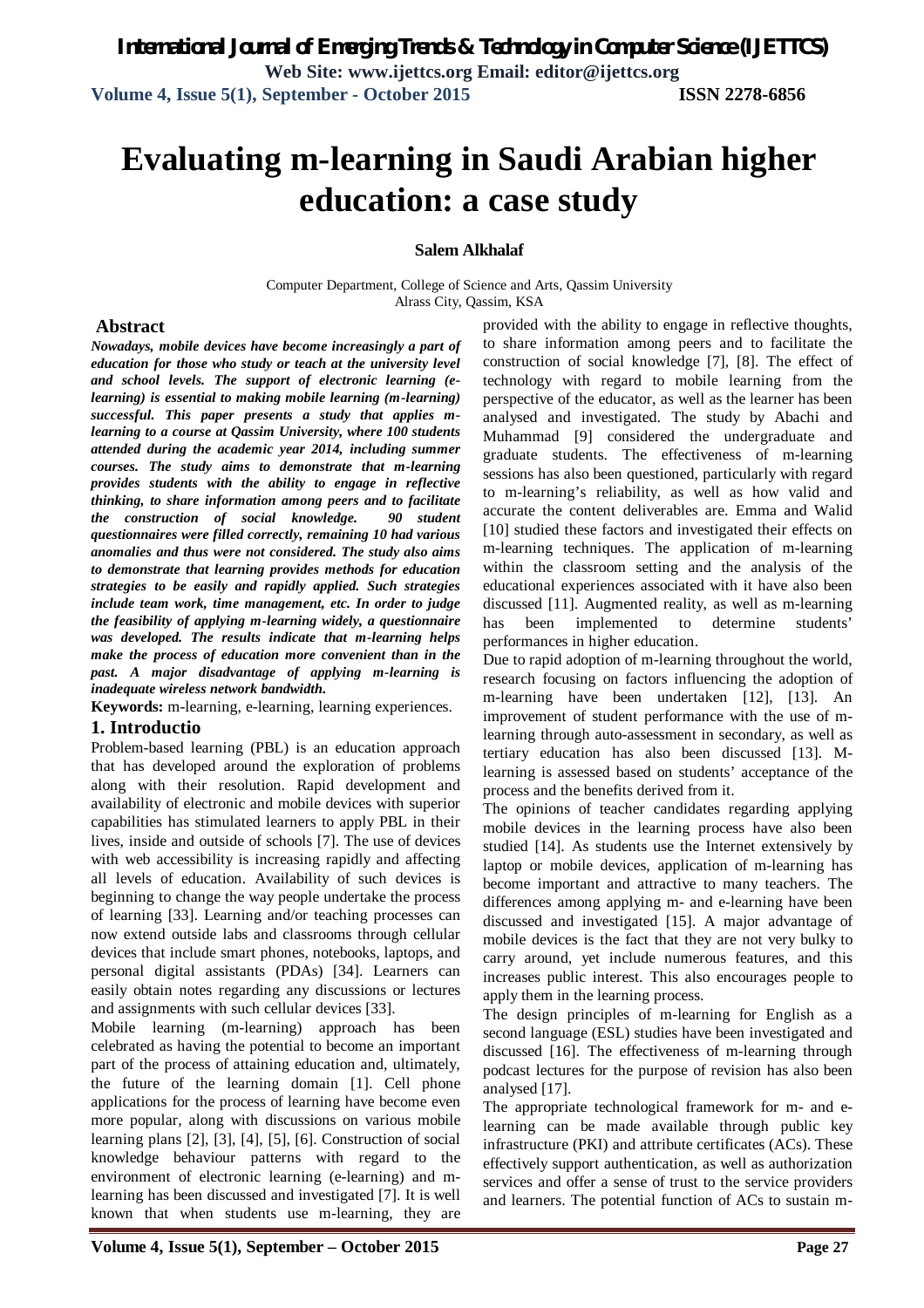# **Volume 4, Issue 5(1), September - October 2015 ISSN 2278-6856**

learning and e-learning has been investigated and discussed [18]. Case studies on the applications of mlearning have received attention from Dearnley, Haigh, and Fairhall [19]; Binsaleh and Binsaleh [20]; Jones, Scanlon, and Clough [21]; and Pimmer et al. [22].

A case study for applying cellular technologies to the evaluation, as well as the process of learning within practice settings was conducted by Dearnley, Haigh, and Fairhall [19]. The study focused on cellular technology application in terms of the evaluation of students within health and social care settings. M-learning strategies have also been used to overcome societal problems and limitations, such as those caused by unrest in the four southernmost provinces of Thailand (Binsaleh & Binsaleh, 2013). This paper identifies the factors affecting improvements in and overcoming educational problems via m-learning. Mobile technologies can provide highlevel educational processes in a variety of circumstances due to their portability, enabling them to be used by learners regardless of location [21]. Pimmer et al. [22] investigated the application of m-learning in nursing education and practices in remote and rural areas in South Africa. Pimmer et al. concluded that mobile phones are highly effective in varied and changeable learning environments. The appropriation of mobile phone utilization has been evaluated and investigated [23]. The associated applications and usage have been investigated. Rapid development of mobile technology pervasive learning can enhance the effectiveness and accessibility of learning activities in the future. An assessment of student's perception of implementing augmented reality in learning processes has been discussed and investigated [24]. Teaching and learning this topic has been investigated using a developed mobile phone. The ADDIE model, which consists of five phases: Analysis, Design, Development, Implementation and Evaluation has been utilized to conduct the study. The study found that students' perception of the use of augmented reality is positive based on the average mean score. The educational mobile application has been used to develop the activitybased learning model for improvement discipline of elementary school students. Reviews of literature and experts' interview have been used to develop the model [25]. The model evaluated by 30 elementary school students, followed by approval from the experts. The obtained results show that this model consists of five components along with four steps. Mobile devices with highest technologies have been extended to cover many areas, such as in language learning and education [26]. The IBan language has been chosen to be implemented as a multimedia-based mobile application, and obtained results have shown that this application is a promising development for future research [27]. Mobile learning is applied based on the use of a set of specific mobile applications, which possesses similar features and specific characteristics according to learning goals. The software Product Line (SPL) allows mass customization and systematic derivation of products, such as applying mobile devices in the learning process. Development of the MSP

Learning process has been discussed on the implementation phase. The facilitation of mobile learning processes in technical vocational and engineering education have been discussed and investigated [28]. This technique includes the distribution of classical learning materials, such as text, pictures, videos, or simulations. E-Learning is well known and broadly used in different kinds of education, this is not true for mobile learning (m-Learning), even though it offers new possibilities as a supplement beyond micro learning. The importance of applying m-learning comes from the advantages of its availability anytime anywhere learning which is important for students who frequently change their location and need access to learning material as they move from one place to another [29]. Mobile devices are mostly cheap, portable, and flexible, have no start-up time, and require virtually no maintenance. Also, mobile technology seems to be very attractive to students and usable in the learning process.

This paper aims to investigate the feedback from students' on the mobile learning process through applying such techniques in one subject for full academic year, including summer classes. The questionnaire is designed to measure a student's acceptability and convenience with the technique. The reflection was very clear not only from the questionnaire results but also the final results of students were much better than before when applying such classical learning approaches.



**Figure 1** Relationship of m-learning to e-learning along with other learning concepts.

# **2.DEFINITION OF M-LEARNING**

#### **A.DEFINITION, CONSIDERING THE LEARNER**

According to Rüdel [30], the most important aspect with respect to the definition of m-learning is its connection to e-learning along with various learning concepts, as shown in Figure. 1. Rüdel's definition of m-learning (in terms of the learner) hinges on two key factors:

- Anywhere location independent
- Anytime time independent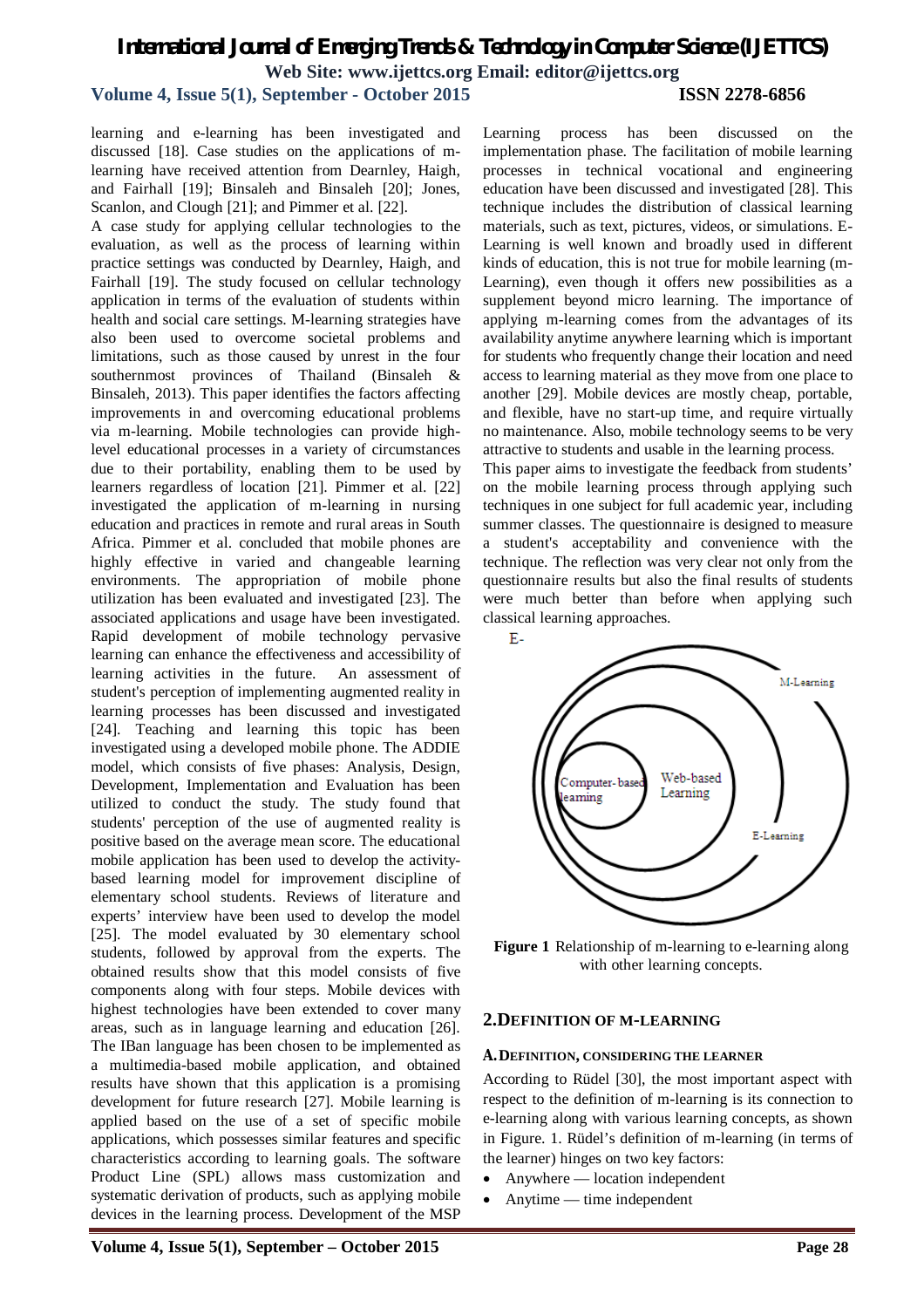# **Volume 4, Issue 5(1), September - October 2015 ISSN 2278-6856**

**B. DEFINITION, CONSIDERING THE LEARNING PROCESS** 

Rüdel's [30] definition of m-learning (in terms of the learning process) also hinges on two key factors:

- situated/authentic
- fieldwork/workplace

# **C. DEFINITION, CONSIDERING THE DEVICES AND THEIR PORTABILITY**

Rüdel [23] specifies that m-learning can be accomplished via an MP3 player, phone, PDA, laptop, and computer.

# **3.M-LEARNING DEVICES**

Present-day mobile devices most often used for m-learning include the following:

1)Cell phones, wireless application protocol (WAP) phones, and 3G phones

2)Tablet PCs

3)PDAs

- 4)E-book readers
- 5)Hybrid devices

# **4.M-LEARNING PROS AND CONS**

Studies have determined that m-learning technique has both, advantages and disadvantages.

# **A. ADVANTAGES OF M-LEARNING**

Boyes [31] lists numerous advantages to m-learning. Eleven significant ones are as follows:

1)M-learning can be easily accessed anytime, anywhere.

- 2)M-learning very easily enables training.
- 3)M-learning is easy to control.
- 4)M-learning can be used in the "dead times."
- 5)M-learning provides many different learning styles.
- 6)M-learning improves social learning.
- 7)M-learning encourages reflection.
- 8)M-learning supports decision making.
- 9)M-learning improves learner confidence.
- 10) M-learning helps learners with planning.
- 11) M-learning directs interaction with learners.

# **B. DISADVANTAGES OF M-LEARNING**

Four main disadvantages to m-learning are as follows:

- 1)High cost
- 2)Size of device
- 3)Battery life
- 4)Usability

# **5.AIMS AND OBJECTIVES**

The researcher was motivated to conduct the study when preparing for Qassim University's Communication Skills course. The researcher was preparing course documents as PDF files and establishing a group to provide online discussions and explain potentially confusing points.

# **The study aims to undertake the following:**

- Examine the feasibility of applying m-learning.
- Indicate students' perceptions toward application of elearning.
- Determine how the application of m-learning can provide more learning activities for students.
- Determine how m-learning techniques can be applied to a wide range of subjects.
- Determine whether instructors' views on m-learning or e-learning can affect student perceptions.

# **6.RESEARCH QUESTIONS**

During the summer semester in 2014 at Qassim University, fifteen students in the Communication Skills course were requested to fill in a questionnaire to assess their experiences of m-learning. The following questions were considered:

- 1)What mobile devices do students use, and what are the students' user patterns?
- 2)What are the students' reflections on the application of m-learning?
- 3)Does the application of m-learning assist with student motivation?
- 4)Does the application of m-learning modify student skills?
- 5)Is m-learning more flexible, easier and more successful than other techniques?

# **7.Results and discussion**

The questionnaire covered many aspects of the feasibility of applying m-learning. The results of the first part in the questionnaire proved that most of the students are using mobile phones. Also, they are considering it as a suitable tool for learning. Most of them are using the device 4 times or more daily and most of them spent about 3-hrs per day using the device for learning purposes.

The SPSS statistical program has been used to analyse the data from part 2 in the questionnaire through part 5 which includes 20 questions. Figs 2 shows student reflections on the applications of m-learning. Fig. 3 depicts student reflections on m-learning and motivations. Fig. 4 shows student reflections on m-learning and skills. Fig. 5 shows student reflections on m-learning and successful use of the technology. Table 1 through 4 shows the results of the questionnaire. Table 5 through 8 provides the Likert scale analysis for the collected data to indicate the feasibility of the study.

**Table1.** Student reflections on the application of m-

learning.

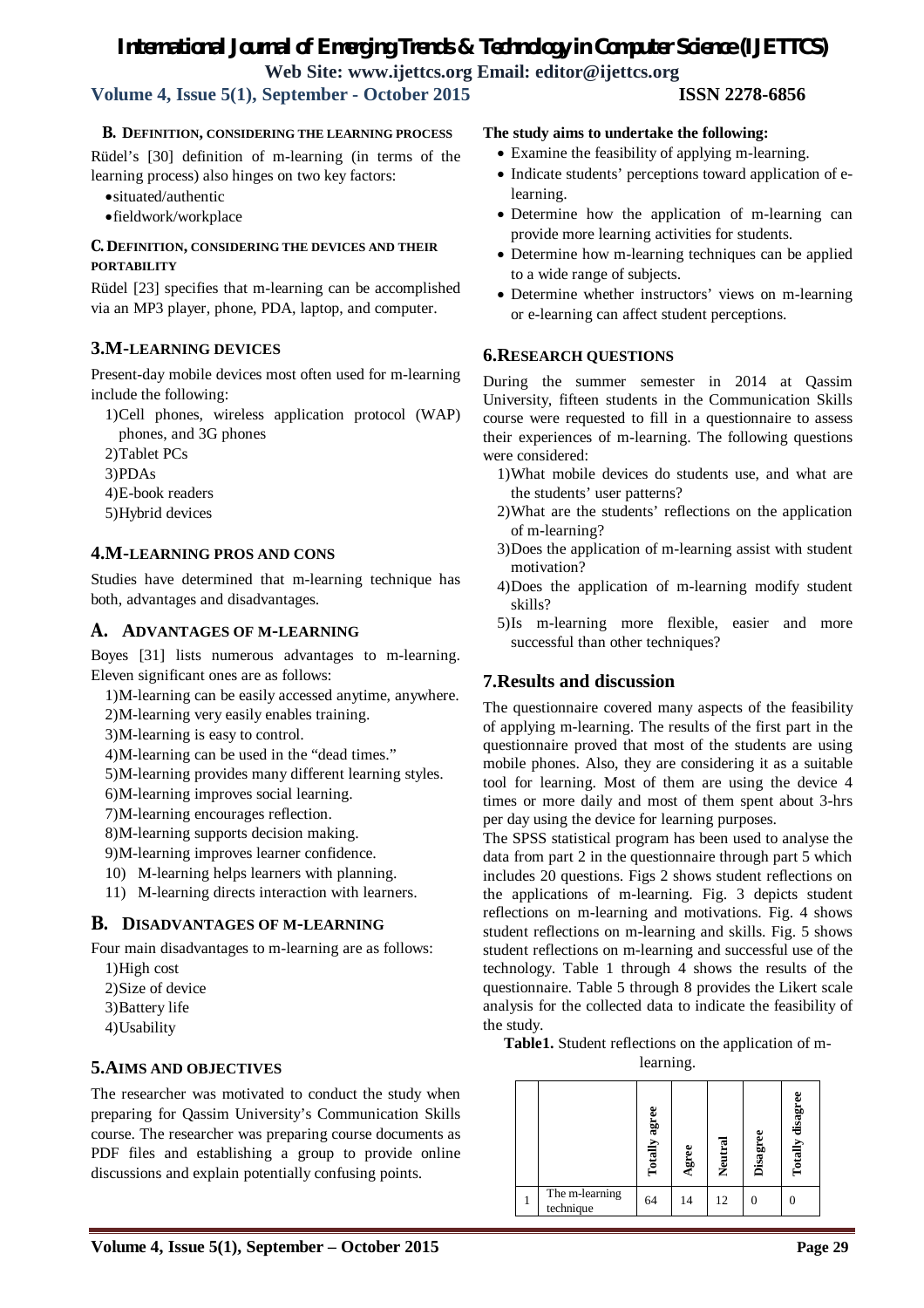**Volume 4, Issue 5(1), September - October 2015 ISSN 2278-6856**

|                | attracts me.                           |    |    |    |   |  |
|----------------|----------------------------------------|----|----|----|---|--|
| $\overline{c}$ | M-learning is an<br>easy technique.    | 78 | 6  |    |   |  |
| 3              | M-learning<br>assists me.              | 76 | 12 | っ  |   |  |
| 4              | M-learning is<br>available<br>anytime. | 72 | 8  | 12 | 0 |  |
| 5              | M-learning is<br>my first choice.      | 73 | 13 |    |   |  |



**FIGURE. 2** STUDENT REFLECTIONS ON THE APPLICATIONS OF M-LEARNING

|   |                                                                         | Totally agree | Agree | Neutral        | Disagree | Totally disagree |
|---|-------------------------------------------------------------------------|---------------|-------|----------------|----------|------------------|
|   | M-learning is an exciting<br>technique.                                 | 71            | 13    | 6              | $\Omega$ | $\Omega$         |
| 2 | The m-learning technique<br>increased my learning<br>aptitude.          | 75            | 13    | $\overline{c}$ | $\Omega$ | $\theta$         |
| 3 | M-learning is an easier<br>technique than other<br>learning techniques. | 79            | 6     | 5              | $\Omega$ | 0                |
| 4 | M-learning saves me time.                                               | 77            | 10    | 3              | $\Omega$ | $\theta$         |
| 5 | $\overline{M}$ -Learning can be<br>accessed easily.                     | 74            | 13    | 3              | $\Omega$ | $\Omega$         |

**Table 2** Student reflections on m-learning and motivation.



#### **FIGURE. 3** STUDENT REFLECTION ON M-LEARNING AND MOTIVATIONS

| No             |                                                                                                           | Totally agree | Agree | Neutral        | Disagree         | Totally<br>disagree |
|----------------|-----------------------------------------------------------------------------------------------------------|---------------|-------|----------------|------------------|---------------------|
| 1              | M-learning helps me<br>greatly.                                                                           | 74            | 12    | $\overline{4}$ | $\mathbf{0}$     | $\theta$            |
| $\overline{2}$ | M-learning improved<br>my skills in mobile<br>applications.                                               | 73            | 12    | 5              | $\overline{0}$   | $\theta$            |
| 3              | M-learning supports<br>my ability to use<br>mobile devices<br>easily.                                     | 79            | 7     | 4              | $\overline{0}$   | $\theta$            |
| 4              | M-learning directs<br>my skills in a<br>beneficial way.                                                   | 80            | 7     | 3              | $\boldsymbol{0}$ | $\Omega$            |
| 5              | $\overline{M}$ -learning is an<br>exciting way to<br>update my<br>knowledge about<br>mobile applications. | 82            | 2     | 6              | $\overline{0}$   | $\Omega$            |

**Table 3.** Student reflections on m-learning and skills.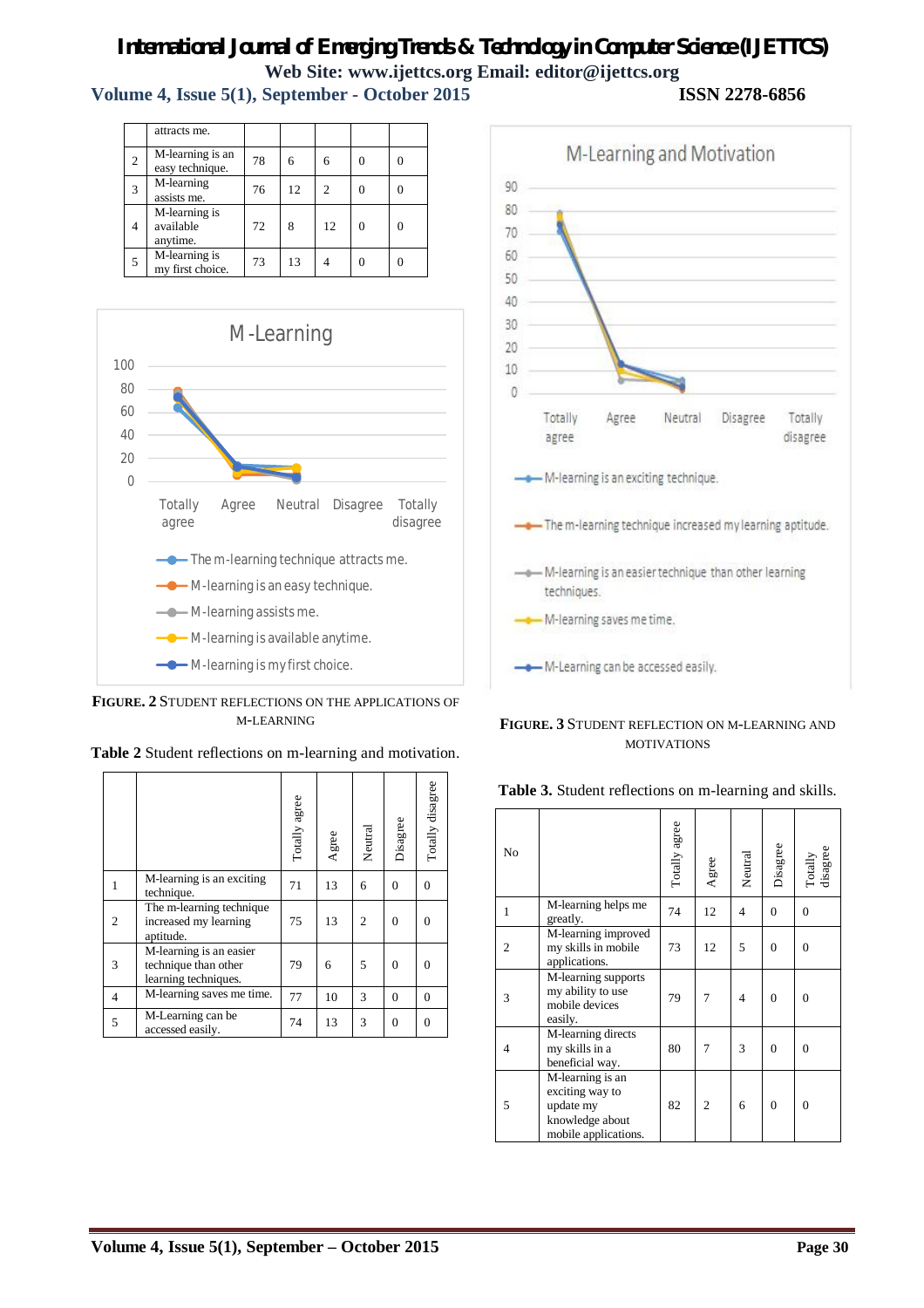**Volume 4, Issue 5(1), September - October 2015 ISSN 2278-6856**



**FIGURE. 4** STUDENT REFLECTIONS ON M-LEARNING AND **SKILLS** 



| <b>Table 4.</b> Student reflections on m-learning and successful |  |
|------------------------------------------------------------------|--|
| use.                                                             |  |

| NO |                                                                      | Totally agree | Agree | Neutral        | Disagree       | Totally disagree |
|----|----------------------------------------------------------------------|---------------|-------|----------------|----------------|------------------|
| 1  | M-learning is a successful<br>technique.                             | 77            | 12    | 1              | $\Omega$       | $\theta$         |
|    | M-learning much easier than<br>other techniques.                     | 83            | 3     | $\overline{4}$ | $\theta$       | $\theta$         |
| 3  | M-learning has many<br>advantages.                                   | 69            | 14    | 7              | $\Omega$       | $\theta$         |
| 4  | M-learning is easy to apply<br>to a wide range of subject<br>matter. | 74            | 14    | $\overline{c}$ | $\overline{0}$ | $\overline{0}$   |
| 5  | M-learning is easy to<br>understand.                                 | 75            | 11    | $\overline{4}$ | $\theta$       | $\Omega$         |



**Figure. 5** Student reflections on m-learning and successful use

|                | Table 5 Likert scale for Student reflections on the |
|----------------|-----------------------------------------------------|
|                | application of m-learning                           |
| weighted mean  | Level                                               |
| from $1.00$ to | <b>Completely disagree</b>                          |
| 1.79           |                                                     |
| from $1.80$ to | Disagree 2                                          |
| 2.59           |                                                     |
| from $2.60$ to | <b>Neutral 3</b>                                    |
| 3.39           |                                                     |
| from $3.40$ to | Agree 4                                             |
| 4.19           |                                                     |
| from $4.25$ to | <b>Completely agree 5</b>                           |
| 5.00           |                                                     |
|                |                                                     |

**Table 6** Likert scale for the student reflections on mlearning and motivation

| Measurement | Totally disagree | Disagree             | Neutral        | Agree          | Totally agree | Mean   | St. Dev. | Result              |
|-------------|------------------|----------------------|----------------|----------------|---------------|--------|----------|---------------------|
| Freq.       | $\circ$          | ⊂                    | $\overline{c}$ | $\overline{4}$ | $\mathcal{A}$ |        |          |                     |
| Prop.       | $\circ$          | ⊂                    | 13.3           | 15.6           | 71.1          | 4.5778 | 71858    | Completely<br>agree |
| Freq.       | $\circ$          | 0                    | $\circ$        | $\circ$        | 78            |        |          |                     |
| Prop.       | $\bullet$        | ⊂                    | 6.7            | 6.7            | 86.7          | 4.8000 | 54464    | Completely agree    |
| Freq.       | 0                | $\mathbf{\sim}$<br>0 |                | $\overline{c}$ | 76            |        |          |                     |
| Prop.       | $\circ$          | $\circ$              | 2.2            | 13.3           | 84.4          | 4.8222 | .43904   | Completely agree    |
| Freq.       | 0                | 0                    | $\overline{c}$ | $\infty$       | 72            |        |          |                     |
| Prop.       |                  |                      | 13.3           | 8.9            | 80            | 4.6889 | .66442   | Completely<br>agree |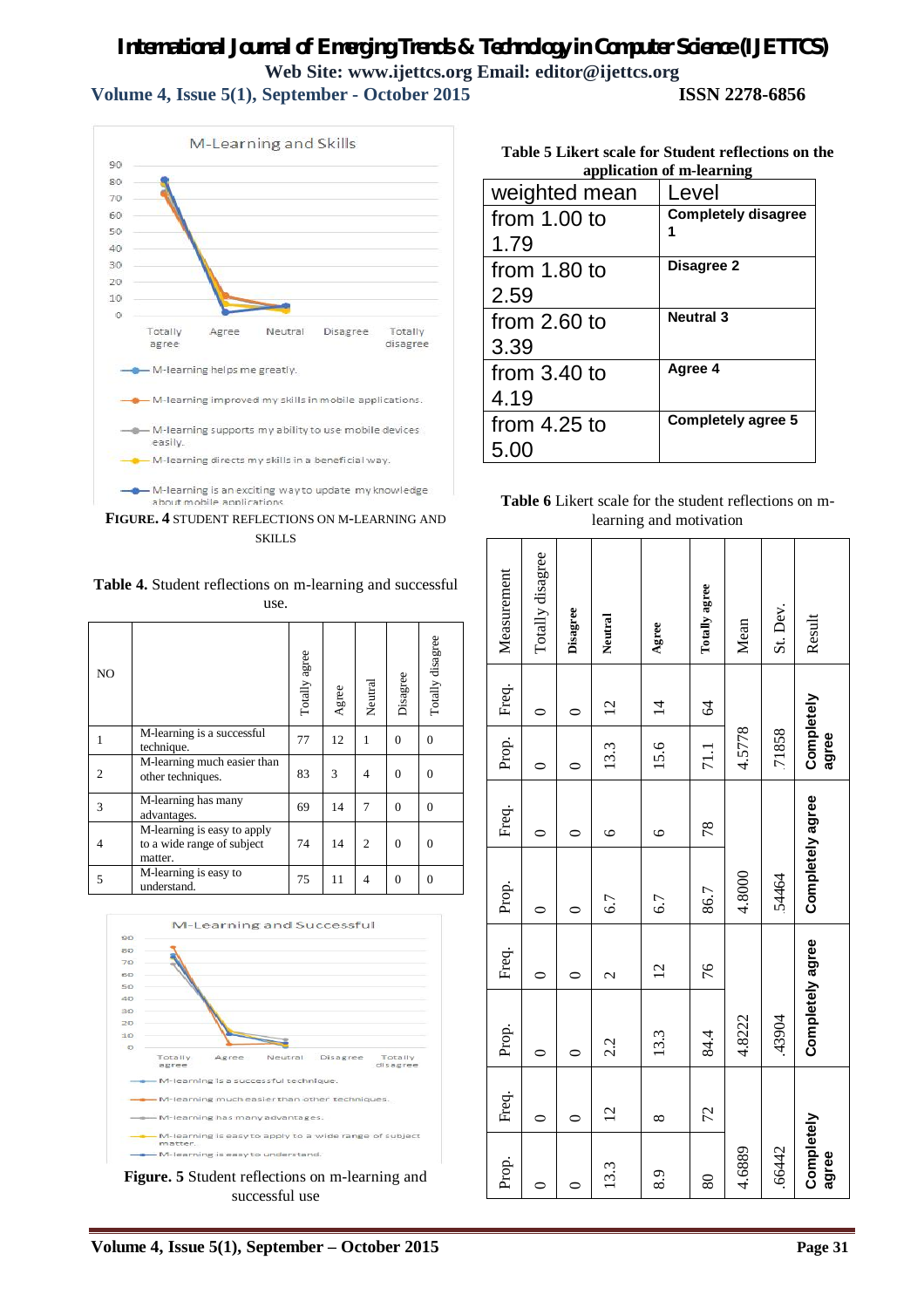**Volume 4, Issue 5(1), September - October 2015 ISSN 2278-6856**

| Prop.               | Freq. | Prop.               | Freq.          |
|---------------------|-------|---------------------|----------------|
| ⌒                   | 0     | 0                   | 0              |
| 0                   | 0     | $\circ$             | 0              |
| 8.3                 | 7.5   | $4\cdot$            | 4              |
| 11.8                | 10.6  | 14.4                | $\mathfrak{L}$ |
| 80.7                | 72.6  | 81.1                | 73             |
| 4.7311              |       | 4.7667              |                |
| .5774               |       | .52037              |                |
| Completely<br>agree |       | Completely<br>agree |                |

# **Table 7** Likert scale for the student reflections on mlearning and skills

| Freq.                                                                                                           | $\circ$     | $\circ$          | 4               | 13         |         | 73                  |        |                                                                                                                                                                                                                   |                                                                                                                                                                                 |                             | Freq.       |                    |                    |                 |                         |                |                                           |          |                                                                                                                                                                                                                                            |
|-----------------------------------------------------------------------------------------------------------------|-------------|------------------|-----------------|------------|---------|---------------------|--------|-------------------------------------------------------------------------------------------------------------------------------------------------------------------------------------------------------------------|---------------------------------------------------------------------------------------------------------------------------------------------------------------------------------|-----------------------------|-------------|--------------------|--------------------|-----------------|-------------------------|----------------|-------------------------------------------|----------|--------------------------------------------------------------------------------------------------------------------------------------------------------------------------------------------------------------------------------------------|
| Prop.                                                                                                           | $\circ$     | $\circ$          | $4\cdot$        | 14.4       |         | 81.1                | 4.7667 | 52037                                                                                                                                                                                                             | Completely<br>agree                                                                                                                                                             | $\overline{ }$              |             | $\circ$            | $\circ$            | $\epsilon$      | $\overline{10}$         | 77             |                                           |          | Completely agree                                                                                                                                                                                                                           |
| Freq.                                                                                                           | $\circ$     | $\circ$          | 7.5             | 10.6       |         | 72.6                |        |                                                                                                                                                                                                                   |                                                                                                                                                                                 | $\infty$                    | Prop.       | $\circ$            | $\circ$            | 3.3             | $\Xi$                   | 85.6           | 4.8222                                    | .46393   |                                                                                                                                                                                                                                            |
| Prop.                                                                                                           | $\circ$     | $\circ$          | 8.3             | 11.8       |         | 80.7                | 4.7311 | 5774                                                                                                                                                                                                              | Completely<br>agree                                                                                                                                                             |                             | Freq.       |                    |                    |                 |                         |                |                                           |          |                                                                                                                                                                                                                                            |
| Application of m-learning:<br>an easy technique. 3) M-learning assists me. 4) M-<br>choice. 6) Attitude Results |             |                  |                 |            |         |                     |        |                                                                                                                                                                                                                   | 1) The m-learning technique attracts me. 2) M-learning is<br>learning is available anytime. 5) M-learning is my first<br>Table 7 Likert scale for the student reflections on m- | $\sigma$<br>$\overline{10}$ | Prop.       | $\circ$<br>$\circ$ | $\circ$<br>$\circ$ | $\infty$<br>3.3 | $\overline{13}$<br>14.5 | 74<br>82.2     | 4.7889                                    | 48562    | Completely agree                                                                                                                                                                                                                           |
|                                                                                                                 |             |                  |                 |            |         | learning and skills |        |                                                                                                                                                                                                                   |                                                                                                                                                                                 | $\Box$                      | Freq.       | $\circ$            | $\circ$            | 3.2             | $\equiv$                | 75.2           |                                           |          |                                                                                                                                                                                                                                            |
| $\tilde{z}$                                                                                                     | Measurement | Totally disagree | <b>Disagree</b> | Neutral    | Agree   | Totally agree       | Mean   | St. Dev.                                                                                                                                                                                                          | Result                                                                                                                                                                          | $\overline{2}$              | Prop.       | $\circ$            | $\circ$            | 3.5             | 12.2                    | 83.5           | 4.7977                                    | 4876     | Completely agree                                                                                                                                                                                                                           |
|                                                                                                                 | Freq.       | $\circ$          | $\circ$         | $\circ$    | 13      | $\overline{7}$      |        |                                                                                                                                                                                                                   |                                                                                                                                                                                 |                             |             |                    |                    |                 |                         |                | Reflections on m-learning and motivation: |          | 1) M-learning is an exciting technique. 2) The m-learning<br>technique increased my learning aptitude. 3) M-learning                                                                                                                       |
| $\mathbf{C}$                                                                                                    | Prop.       | $\circ$          | $\circ$         | 6.6        | 14.5    | 78.9                | 4.7444 | .53129                                                                                                                                                                                                            | Completely agree                                                                                                                                                                |                             |             |                    |                    |                 |                         |                |                                           |          | is an easier technique than other learning techniques. 4<br>M-learning saves me time. 5) M-Learning can be accessed<br>easily. 6) M-learning is an exciting technique. 7) The m<br>learning technique increased my learning aptitude. 8) M |
| $\epsilon$                                                                                                      | Freq.       | $\circ$          | $\circ$         | $\sim$     | 13      | 75                  |        | learning is an easier technique than other learning<br>techniques. 9) M-learning saves me time. 10) Attitude<br>Results.<br>Table 8 Likert scale for the student reflections on m-<br>learning and successful use |                                                                                                                                                                                 |                             |             |                    |                    |                 |                         |                |                                           |          |                                                                                                                                                                                                                                            |
| 4                                                                                                               | Prop.       | $\circ$          | $\circ$         | 2.2        | 14.5    | 83.3                | 4.8111 | 44707                                                                                                                                                                                                             | Completely agree                                                                                                                                                                |                             | Measurement | Totally disagree   |                    |                 |                         | Totally agree  |                                           |          |                                                                                                                                                                                                                                            |
|                                                                                                                 |             |                  |                 |            |         |                     |        |                                                                                                                                                                                                                   |                                                                                                                                                                                 | $\mathsf{S}^{\mathsf{O}}$   |             |                    | Disagree           | Neutral         | Agree                   |                | Mean                                      | St. Dev. | Result                                                                                                                                                                                                                                     |
| $\Omega$                                                                                                        | Freq.       | $\circ$          | $\circ$         | $\sqrt{2}$ | $\circ$ | 29                  |        |                                                                                                                                                                                                                   |                                                                                                                                                                                 |                             | Freq.       | $\circ$            | $\circ$            | 4               | $\overline{2}$          | $\overline{7}$ |                                           |          |                                                                                                                                                                                                                                            |
| $\circ$                                                                                                         | Prop.       | $\circ$          | $\circ$         | 5.6        | 6.6     | 89.8                | 4.8222 | 51007                                                                                                                                                                                                             | Completely agree                                                                                                                                                                |                             | Prop.       | $\circ$            | $\circ$            | 4.4             | 13.3                    | 82.2           | 4.7778                                    | 51446    | Completely<br>agree                                                                                                                                                                                                                        |
|                                                                                                                 |             |                  |                 |            |         |                     |        |                                                                                                                                                                                                                   | Volume 4, Issue 5(1), September - October 2015                                                                                                                                  |                             |             |                    |                    |                 |                         |                |                                           |          | Page 32                                                                                                                                                                                                                                    |

| $\overline{12}$  | $\Xi$    | $\overline{10}$  | $\sigma$        | $\infty$         | $\overline{a}$ |
|------------------|----------|------------------|-----------------|------------------|----------------|
| Prop.            | Freq.    | Prop.            | Freq.           | Prop.            | Freq.          |
|                  | $\circ$  | $\circ$          | $\circ$         | $\circ$          | $\circ$        |
|                  | $\circ$  | $\circ$          | $\circ$         | $\circ$          | $\circ$        |
| 3.5              | 3.2      | 3.3              | 3               | 3.3              | 3              |
| 12.2             | $\equiv$ | 14.5             | $\overline{13}$ | $\Xi$            | $\overline{a}$ |
| 83.5             | 75.2     | 82.2             | 74              | 85.6             | 77             |
| 4.7977           |          | 4.7889           |                 | 4.8222           |                |
| .4876            |          | .48562           |                 | .46393           |                |
| Completely agree |          | Completely agree |                 | Completely agree |                |

# **Reflections on m-learning and motivation:**

**Table 8** Likert scale for the student reflections on mlearning and successful use

|                     |                | $\tilde{z}$      |
|---------------------|----------------|------------------|
| Prop.               | Freq.          | Measurement      |
|                     | 0              | Totally disagree |
|                     | 0              | Disagree         |
| 4.44                | 4              | Neutral          |
| 13.3                | $\overline{2}$ | Agree            |
| 82.2                | 74             | Totally agree    |
| 4.7778              |                | Mean             |
| 51446               |                | St. Dev.         |
| Completely<br>agree |                | Result           |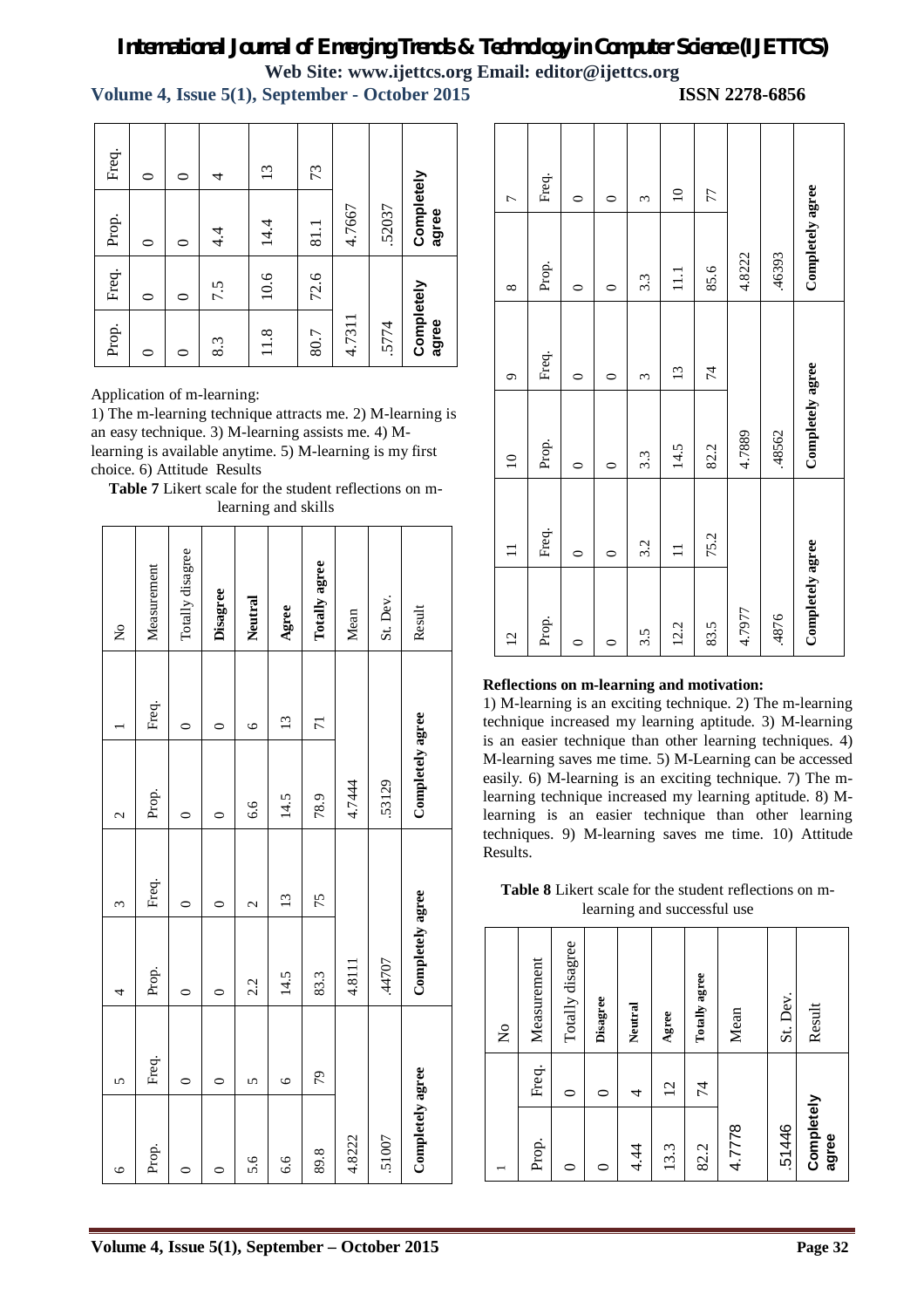**Volume 4, Issue 5(1), September - October 2015 ISSN 2278-6856**

| $\circ$          |         | 5                   |               | 4                   |         | 3                   |                | $\mathcal{L}$       |                |
|------------------|---------|---------------------|---------------|---------------------|---------|---------------------|----------------|---------------------|----------------|
| Prop.            | Freq.   | Prop.               | Freq.         | Prop.               | Freq.   | Prop.               | Freq.          | Prop.               | Freq.          |
|                  |         | 0                   | 0             | $\circ$             | $\circ$ |                     |                | 0                   | $\circ$        |
|                  |         |                     | 0             | 0                   | 0       |                     |                |                     | 0              |
| 4.9              | 4.4     | 6.7                 | $\circ$       | 3.3                 | 3       | 4.5                 | 4              | 5.5                 | $\overline{5}$ |
| 6.6              | $\circ$ | 2.2                 | $\mathcal{C}$ | 7.8                 |         | 7.8                 | $\overline{ }$ | 13.3                | $\overline{c}$ |
| 86.2             | 77.6    | 91.1                | 82            | 88.9                | 80      | 87.7                | 79             | 81.1                | 73             |
| 4.81334          |         | 4.8444              |               | 4.8556              |         | 4.8333              |                | 4.7556              |                |
| 0.499458         |         | 51736               |               | 43862               |         | 47993               |                | 54692               |                |
| Completely agree |         | Completely<br>agree |               | Completely<br>agree |         | Completely<br>agree |                | Completely<br>agree |                |

# **Reflections on m-learning and skills**

1) M-learning helps me greatly. 2) M-learning improved my skills in mobile applications. 3) M-learning supports my ability to use mobile devices easily. 4) M-learning directs my skills in a beneficial way. 5) M-learning is an exciting way to update my knowledge about mobile applications. 7) M-learning helps me greatly. 8) Mlearning improved my skills in mobile applications. 9) Mlearning supports my ability to use mobile devices easily. 10) M-learning directs my skills in a beneficial way. 11) Attitude Results

**Table 9** The Likert scale analysis indicating that m-

learning technique is more flexible, easier, and more successful than traditional techniques as it helps students in a different manner.

| $\tilde{z}$      |
|------------------|
| Measurement      |
| Totally disagree |
| Disagree         |
| Neutral          |
| Agree            |
| Totally agree    |
| Mean             |
| St. Dev.         |
| Result           |

|                | Freq. | ⊂ | 0 |       | $\overline{c}$ | 77   | 4.8444           |        | Completely agree |
|----------------|-------|---|---|-------|----------------|------|------------------|--------|------------------|
| 2              | Prop. | 0 | 0 | $\Xi$ | 13.3           | 85.5 |                  | .39409 |                  |
| Σ              | Freq. |   |   | 4     | 3              | 83   | 4.8778           | .44540 |                  |
| 4              | Prop. | ⊂ | 0 | 4.4   | 3.3            | 92.2 |                  |        | Completely agree |
| 5              | Freq. | 0 | 0 | 7     | $\overline{4}$ | 69   | 4.6889           | 61158  | Completely agree |
| $\circ$        | Prop. | ⊂ | 0 | 7.8   | 15.5           | 76.6 |                  |        |                  |
| Γ              | Freq. | ⊂ | 0 | 2     | $\overline{4}$ | 74   | 4.8000           | 45469  | Completely agree |
| $^{\circ}$     | Prop. |   |   | 2.2   | 15.5           | 82.2 |                  |        |                  |
| G              | Freq. | ⊂ | 0 | 4     | Ξ              | 75   |                  |        |                  |
| $\supseteq$    | Prop. |   |   | 4.5   | 12.2           | 83.3 | 4.7889           | 50823  | Completely agree |
|                | Freq. |   | 0 | 3.8   | 10.8           | 75.6 | $4.\overline{8}$ |        | Completely agree |
| $\overline{c}$ | Prop. | ∊ | 0 | 4.2   | $\overline{2}$ | 84   |                  | .4828  |                  |

#### **Reflections on m-learning and successful use:**

**1.**M-learning is a successful technique. 2) M-learning much easier than other techniques. 3) M-learning has many advantages. 4) M-learning is easy to apply to a wide range of subject matter. 5) M-learning is easy to understand. 6) M-learning is a successful technique. 7) M-learning much easier than other techniques. 8) M-learning has many advantages. 9) M-learning is easy to apply to a wide range of subject matter. 10) Attitude Results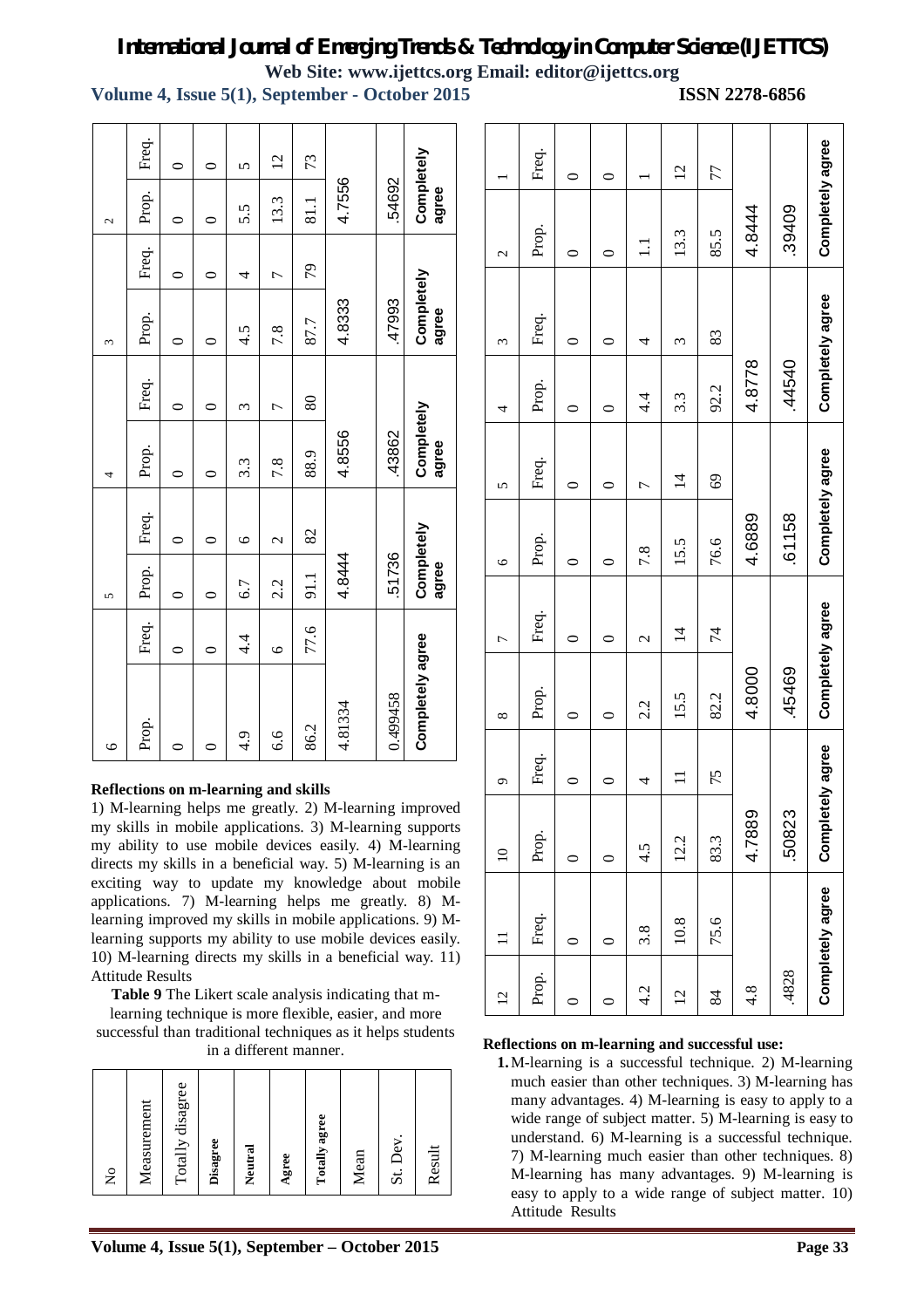**Volume 4, Issue 5(1), September - October 2015 ISSN 2278-6856**

# **8.LIMITATIONS OF THE STUDY**

The study had a few limitations. Student survey was a relatively small sample size  $(N=100)$ , so the students' responses may not be indicative of most students. The study is applied over the period of 1-year only, responses and results from the surveyed sample are subject to change. Some of the mobile devices had limitations in applying m-learning techniques. Lastly, one could not assume all students had a natural aptitude for applying mobile devices in learning.

# **9.CONCLUSION**

The study proves that students continue their learning activities outside their classes anytime, provided a wi-fi network is available. Student's reflections on applying mobile devices in learning are highly noteworthy. The study also demonstrates that m-learning strategies have become crucial techniques that may be applied to a wide range of studies. Finally, the study clearly indicates that m-learning has many benefits over traditional classroomcentric learning. The Likert scale analysis and SPSS analysis concluded that the m-learning is an essential tool, based to the results of the questionnaire and may be considered a promising technology due to continuous development and evolvement in software programs and mobile platforms.

# **References**

- [1] Ozuorcun, N. C., &Tabak, F.(2012).Is M-learning versus E-learning or are they supporting each other? Procedia—Social and Behavioral Sciences, 46, 299– 305.
- [2] Chen, H. R., & Huang, H. L. (2010). User Acceptance of mobile knowledge management learning system: design and analysis. Educational Technology & Society, 13(3), 70–77.
- [3] Sung, Y. T., Hou, H. T., Liu, C. K., & Chang, K. E. (2010). Mobile guide system using problem-solving strategy for museum learning: a sequential learning behavioral pattern analysis. Journal of Computer Assisted Learning, 26(2), 106–115.
- [4] Cheng, S. C., Hwang, W. Y., Wu, S. Y., Shadiev, R., &Xie, C. H. (2010). A mobile device and online system with contextual familiarity and its effects on English learning on campus. Educational Technology & Society, 13(3), 93–109.
- [5] Chang, C. S., Chen, T. S., &Hsu,W. H. (2011). The study on integratingWebQuest with mobile learning for environmental education. Computers & Education, 57(1), 1228–1239.
- [6] Sandberg, J., Maris, M., & de Geus, K. (2011). Mobile English learning: an evidence-based study with fifth graders. Computers  $\&$  Education, 57(1), 1334–1347.
- [7] Lan,Y.-F., Tsa, P.-W.,Yang, S.-H.,&Hung,C.- H.(2012)Comparing the social knowledge construction behavioral patterns of problem-based

online asynchronous discussion in e/m-learning environments.Computers & Education 59, 1122– 1135.

- [8] Nik Mastura Nik Mohammad, Mohd Nor Mamat,&PosiahMohd Isa.(2012).M-learning in Malaysia: Challenges and Strategies.Procedia—Social and Behavioral Sciences 67, 393–401.
- [9] Abachi, H. R., &Muhammad, G. (2014).The impact of m-learning technology on students and educators.Computers in Human Behavior 30, 491– 496.
- [10]Emma NuraihanMior Ibrahim, &Walid, N. ( 2014).Trust contributing factors in m-learning technology.Procedia—Social and Behavioral Sciences 129, 554–561.
- [11]Cadavieco, J. F., de Fatima Goulao, M.,&Costales, A. F.(2012).Using augmented reality and m-learning to optimize students' performance in higher education.Procedia—Social and Behavioral Sciences 46, 2970–2977.
- [12]Yong,L., Hongxiu,L., &Christer, C.(2010)Factors driving the adoption of m-learning: an empirical study.Computers& Education 55, 1211–1219.
- [13]De-Marcos, L., Hilera, J. R., Barchino, R., Jiménez, L, Martínez, J. J., Gutiérrez, J. A., Gutiérrez, J. M., and Otón, S.(2010).An experiment for improving students' performance in secondary and tertiary education by means of m-learning autoassessment.Computers& Education 55, 1069–1079.
- [14]Ozdamli, F., Soykan, E., &Yıldız, E. P.(2013). Are computer education teacher candidates ready for mlearning? Procedia—Social and Behavioral Sciences 83, 1010–1015.
- [15]Korucu, A. T., &Alkan, A.(2011)Differences between m-learning (mobile learning) and e-learning,basic terminology and usage of m-learning in education.Procedia Social and Behavioral Sciences 15, 1925–1930.
- [16]Kwona, S., &Lee, J. E.(2010).Design principles of mlearning for ESL.Procedia Social and Behavioral Sciences 2, 1884–1889.
- [17]Evans, C. (2008).The effectiveness of m-learning in the form of podcast revision lectures in higher education.Computers& Education 50, 491–498.
- [18]Kambourakis, G. Kontoni, D.-P. N., Rouskas, A., &Gritzalis, S. (2007). A PKI approach for deploying modern secure distributed e-learning and m-learning environments.Computers& Education 48, 1–16.
- [19]Dearnley, C., Haigh, J., &Fairhall, J.(2008)Using mobile technologies for assessment and learning in practice settings: A case study.Nurse Education in Practice 8, 197–204.
- [20]Binsaleh, M., &Binsaleh, S. (2013).Mobile learning: The case study of the four southern most provinces of Thailand in transforming critical to opportunity.Procedia—Social and Behavioral Sciences 91, 322–330.
- [21]Jones, A. C., Scanlon, E., &Clough, G. (2013)Mobile learning: two case studies of supporting inquiry